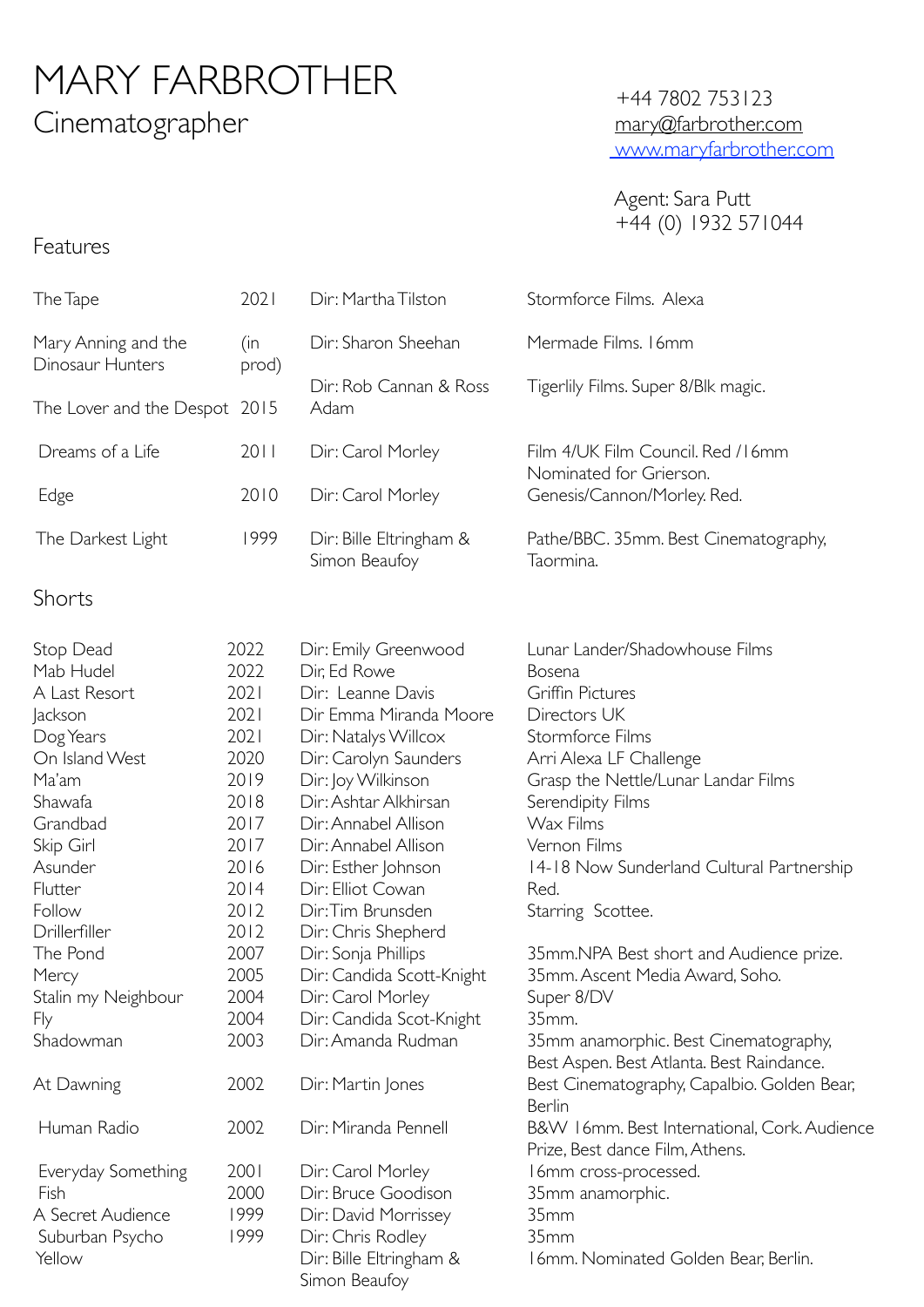### Commercials and Idents

Carnival Cruises Family Friends Immersive Experience Lovehoney International Women's Day: Adpology Catherine Yass Fahrelnissa Zaid Bite Bold, Bite Gold NBC 100% Character NBC 100% Character Google Sainsbury's "Chimes for Change" "Devices" Alternative Xmas Message Girl Hub Ubuntu "All I Am" Royal Ballet Du Pont BBC Summer Faithless Channel Jack Pavel Pavlowski PG Tips Dispatches **Discovery** Derren Brown Cow and Gate Discovery Rebrand Animal Planet Animal Planet Animal Planet Brit Com Discovery Rebrand The F Word **Discovery** Me Generation **UKTV** Facts Check Duna TV **UKTV** Mitsubishi Insurance **History** Graham Greene Teacher TV Light Fantastic Turner Prize BBC WW **UK TV** Sony Playstation Barnardo's Guardian The Osbournes

Dir . Tim Bird Dir: Jo Southwell Dir: Jo Southwell Dir: Tiny Bullet Dir: Tiny Bullet Dir: Maria Kennedy Dir: Kat Mansoor Dir: Jane McGee Dir: Tomas Leach Dir: Brian Harrington Dir: Brian Harrington Dir: MJ Delaney Dir: Liz Unna Dir: Grant Gilbert Dir Brian Harrington Dir: Brian Harrington Dir: Ed Kellie Dir: Beadie FInzi Dir: Ed Kellie Dir: Dawn Parsonage-Kent Dir: Yibi Hu Dir: Sonja Phillips Dir: Jimmy Quigley Dir: Darren Bailes Dir: Liz Unna Dir: Kevin Hill Dir: Brian Harrington Dir: Seonaid MacKay Dir: Kevin Hill Dir: Seonaid MacKay Dir: Brian Harrington Dir: Sonja Phillips Dir: Martin Shannon Dir: Kevin Hill Dir: Phil Lind Dir: Sandra Greene Dir: Candida Scott-Knight Dir: Dawn Parsonage Dir: Grant Gilbert Dir: Mark Gardner Dir: Greg Millar Dir: Taishi Muramoto Dir: Martha McLean Dir: Sandra Greene Dir: Matt Penny Dir: Kevin Hill Dir: Sonja Phillips Dir: Ian Wormleighton Dir: Paul D'Auria Dir: Steve Cavalier Dir: Phil Taylor Dir: Tom Shankland Dir: Polly Hayward

**Shedworks** Media Trust Screen Skills Thomas Thomas Thomas Thomas Tate Tate L Follett Betsyworks Betsyworks Across the Pond Moxie Pictures Cap Gun Collective  $40D$  $C<sub>4</sub>$ Betsyworks Moon Studio Tigerlily Films Two Four/BBC World Red Bee MIE Andsome CNN Rattling Stick  $C<sub>4</sub>$ Red Bee 4 Creative Drum Red Bee. D&AD Award. **Discovery Discovery Discovery** Red Bee Red Bee  $\overline{C}4$ BBC 4  $C4$ BBC  $C<sub>4</sub>$ Kemistry Red Bee **Trifield Discovery** BBC4 Dunning Eley-Jones BBC  $C4$ BBC Dunning Eley-Jones Spy-Pictures Sneezing Tree Tomboy  $C<sub>4</sub>$ Rose Hackney-Barber